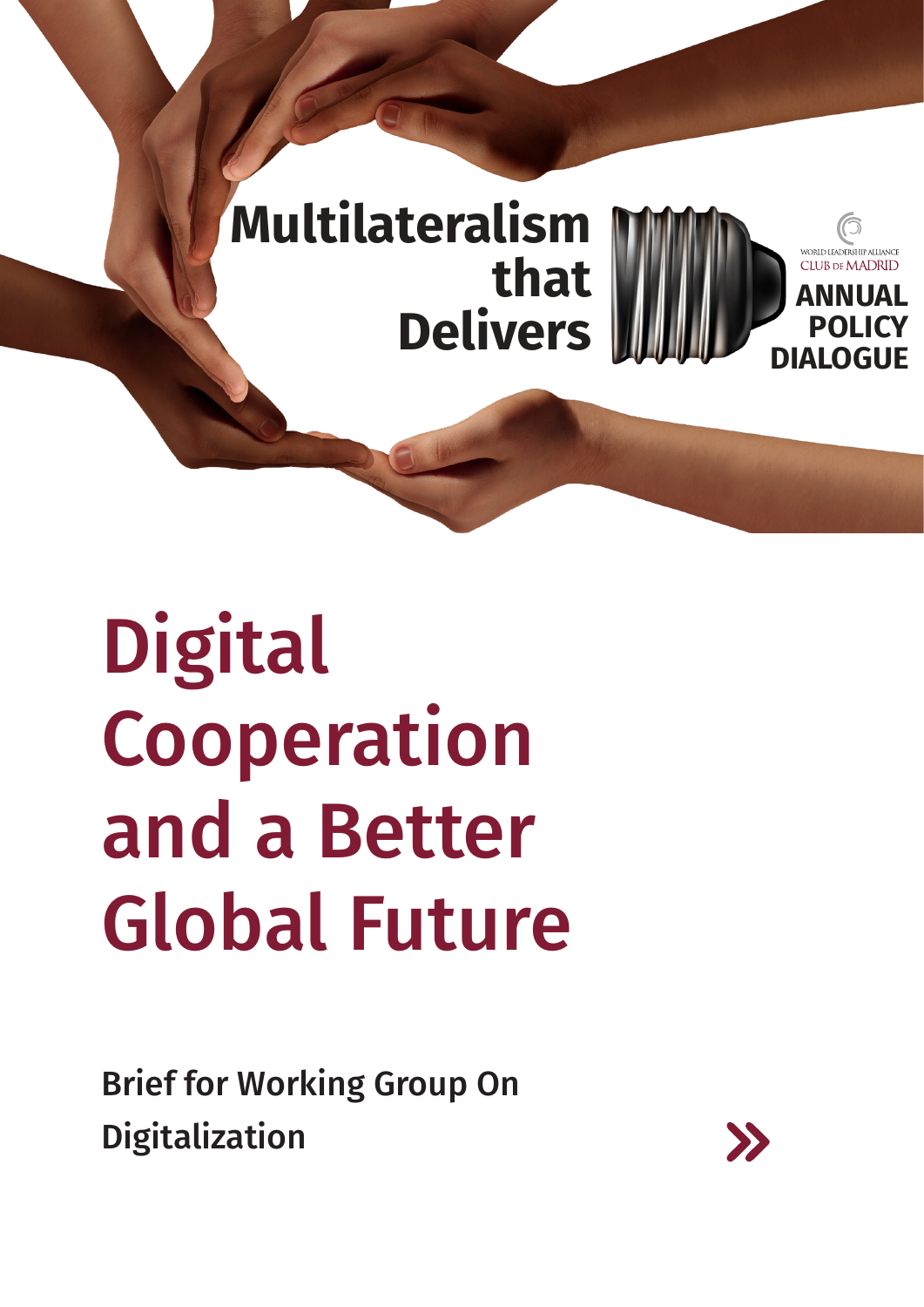## Working Group on Digitalization

Working Group Leaders

- The **[Boston Global Forum](https://bostonglobalforum.org/)** [\(Alex Pentland](https://www.media.mit.edu/people/sandy/overview/))
- The **[World Economic Forum](https://www.weforum.org/)** [\(William Hoffmann\)](https://techonomy.com/people/william-hoffman/)

### Working Group Members

- **• Esko Aho,** Prime Minister of Finland (1991-1995)
- **• Jerry Jones,** WLA-CdM Advisor, EVP, Chief Legal & Ethics Officer, LiveRamp
- **• Seppe Verheyen,** Chief of Staff, Emirates Diplomatic Academy
- **• Wendell Wallach,** Consultant, Ethicist, and Scholar at Yale University's Interdisciplinary Center for Bioethics
- **• Konstantinos Karachalios,** Managing Director of the IEEE Standards Association and member of the IEEE Management Council.
- **• Jutta Treviranus,** Professor and Director of Inclusive Design Institute, OCAD University
- **• Ajay Bhalla, President,** Cyber and Intelligence Solutions, Mastercard
- **• Andrew Wyckoff,** Director for Science, Technology and Innovation, OECD
- **• Carlos Santiso,** Director of Digital Innovation of the State, CAF Latin-American Development Bank
- **• Nazli Choucri,** Boston Global Forum Board Member and Professor of Political Science at the Massachusetts Institute of Technology (MIT)
- **• Dong Wu,** Chief, Trade in Services and Development Section, Trade and Commercial Diplomacy Branch, Division on International Trade and Commodities\*

The ideas expressed in this Background Paper do not necessarily represent the views of the organisers or of the individual Working Group members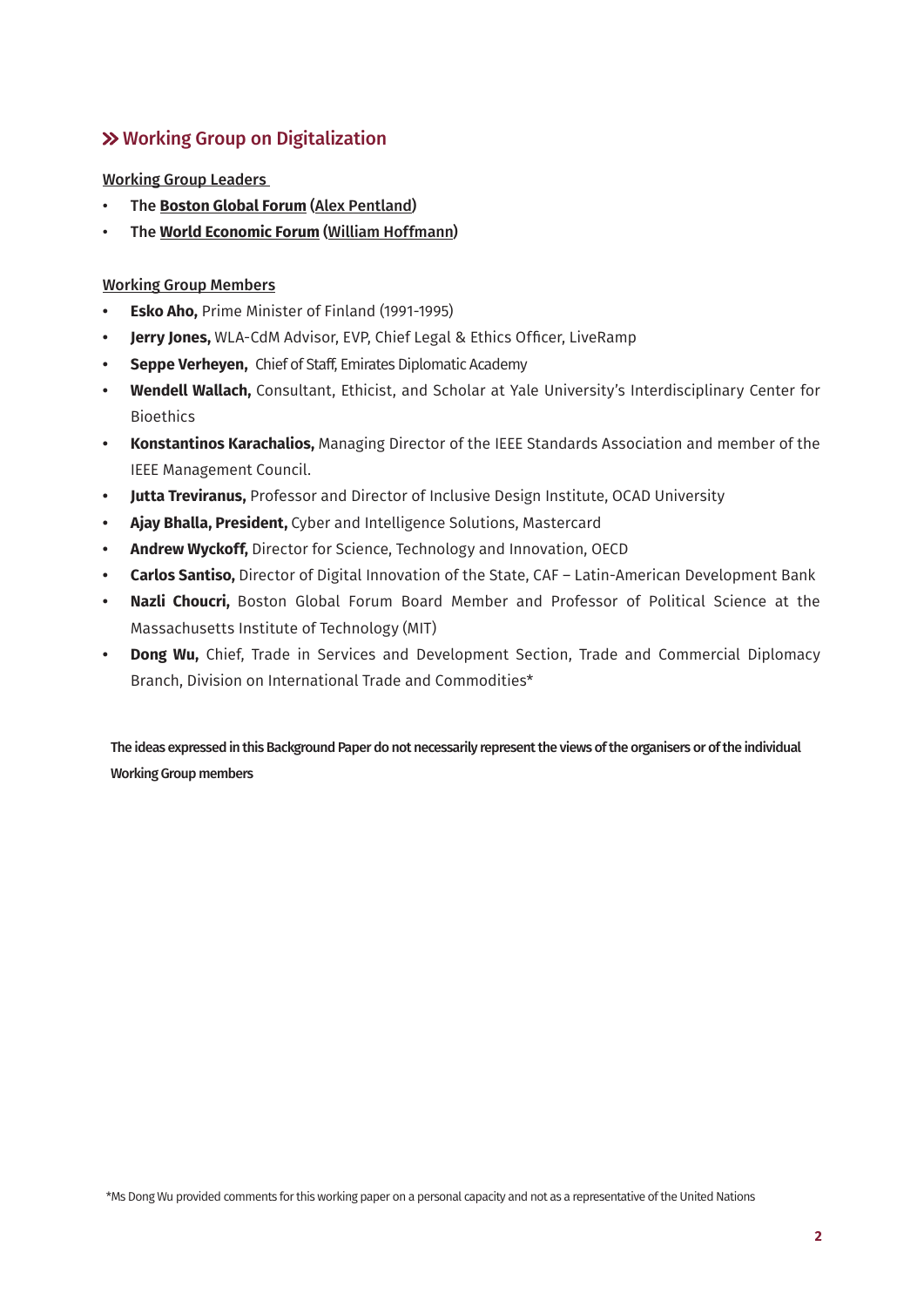#### Discussion summary by Professor Alex Pentland

## >> Background: The potential and the danger of digitalization

World leaders face an unprecedented set of challenges and opportunities, and the ongoing digitalization of institutions provides a means for addressing these challenges in ways which are more fair, innovative and sustainable. The issues digitalization present for multilateralism are complex, emergent and demand new approaches which deliver impact at both the global and local level. Additionally, along with the complexity and uncertainty of digitalization, is the speed at which change occurs. Shared understandings and collective decisions need to be made in shorter time periods.

The complexity involved in digital transformation demands that the various "layers" of the challenge be understood and acted upon in a coordinated and holistic manner. "Multilateralism that delivers" requires actors across the ecosystem to collaborate in new and innovative ways to ensure innovative technology, regulation, a renewed social contract and sustainable business models that together can collectively drive positive socio-economic change.

From a technology perspective, data (particularly private sector data) needs to be made more accessible and standardized in a more coherent and consistent manner. The data infrastructure needs to be made more ubiquitous, affordable and most importantly more secure to address the 10X increase in cyberattacks. Additionally, for the promise of multilateralism to be realized, data governance needs to be reinvented so that the current data cold war, threats to privacy and increasing security challenges can be addressed in a manner where human-centered innovation and value creation can be maximized.

In addition to the complexity of the transition to digitalization, another dimension which global leaders need to attend to is the overall velocity of change. Driven by the exponential increase in networked technologies, the velocity of change within the geopolitical and social context is unprecedented (particularly given the societal and racial injustices revealed during the pandemic crisis). Likewise, the rate of change within the private sector has accelerated as new transformative and highly collaborative business models are emerging. All of this demands that leaders have a more holistic and globally systemic view of how digitalization is impacting entire ecosystems. Many of the challenges leaders face because of the COVID-19 pandemic are not new. Rather they

are gaining scale and relevance given the global interdependencies of the pandemic.

The world faces several interlinked digitalization challenges where multilateral coordination, particularly coordination supported by industry, could make a fundamental and positive contribution. To date, the rapid adoption and scaling of digitalization has been one of the drivers for resilience and response. With the accelerated adoption of technology, key actors throughout the digital ecosystem (including OECD, World Bank, UN, TCFD, GRI and countless businesses, academic institutions and NGOS) have strengthened their collaborative efforts to drive material change for some of the most difficult challenges. Identity, privacy, crossborder data flows, supply chain optimization, education, skills and job

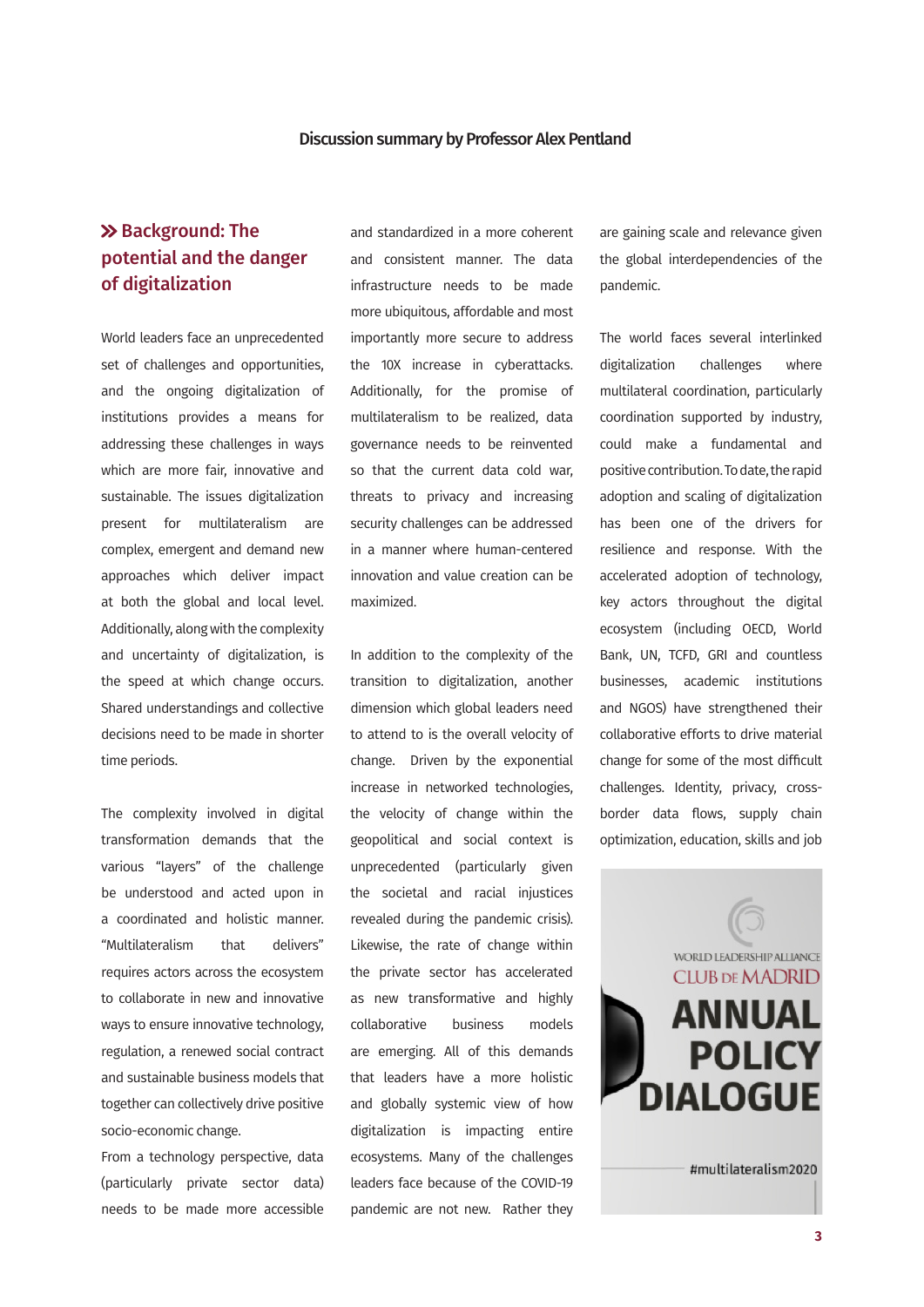creation have all made huge strides in the past six months.

From a data perspective, one of the most notable points of progress during the pandemic is the increasing support from fortune 500 enterprises, standards bodies, investors, NGOs and international organizations in the adoption Environmental, Social and Governance (ESG) metrics and disclosures. Mapping to the UN SDGs, the growing array of ESG indicators which businesses are aligning on (and agreeing to implement and disclose) serves as a significant factor shaping the investment and achievement of shared goals.

From an application and value creation perspective, another game-changing and accelerating development has been that of national digital currencies in central bank digital currency (CBDC). A community of over 40 central banks, international organizations, academic researchers and financial institutions have begun to create frameworks to help central banks evaluate, design and potentially deploy CBDCs. Their deployment in China, Southeast Asia and Switzerland provides leaders with the chance to advance multilateralism with greater efficiency, effectiveness and inclusion at global scale.

**• Systemic challenges:** Acute challenges include resolution of the explosion of public debt in countries around the world, coordination of health systems to deal with this and future pandemics, and disruption of social contract norms by AI and automation. Chronic and existential challenges include ecosystem stabilization, including climate change as an important element, and adaptation to human demographics trends including aging population and population growth.

- **• New digital platforms:** New all-inclusive digital platforms for smart cities, commerce, government, and finance are being deployed by governments and national champions within countries such as China, US, Singapore, Switzerland, and others. Aiding in this digital transformation is a rush to issue national digital currencies, which may allow unprecedented auditability and control of financial transactions. These new digital platforms offer greatly enhanced ability to address the world's challenges, but they create their own dangers, including:
	- **> Coordination challenges:**

Transition to more digital infrastructure risks disenfranchisement of all but technologists and elites, accentuating

country and community inequality, exclusion of minorities, unhealthy concentration of power, and threats to community and national values and norms.

**> Power imbalances:**  Deployment of new data and transaction/AI platforms risks creating a "cold war" between technology blocks, leaving less developed nations at the mercy of a few powerful governments and generally degrading the ability of the world to deal with global challenges.

## $\gg$  Key points for discussion

There are three main areas where international agreement and transnational initiatives could make important difference. These are data for forecasting and accountability, AI and digital transaction auditing and standards enforcement, and governance for digital platforms. It is not intended that the current discussion establish standards and norms within these three areas, but rather that there is agreement about a framework to guide the evolution of these three subjects.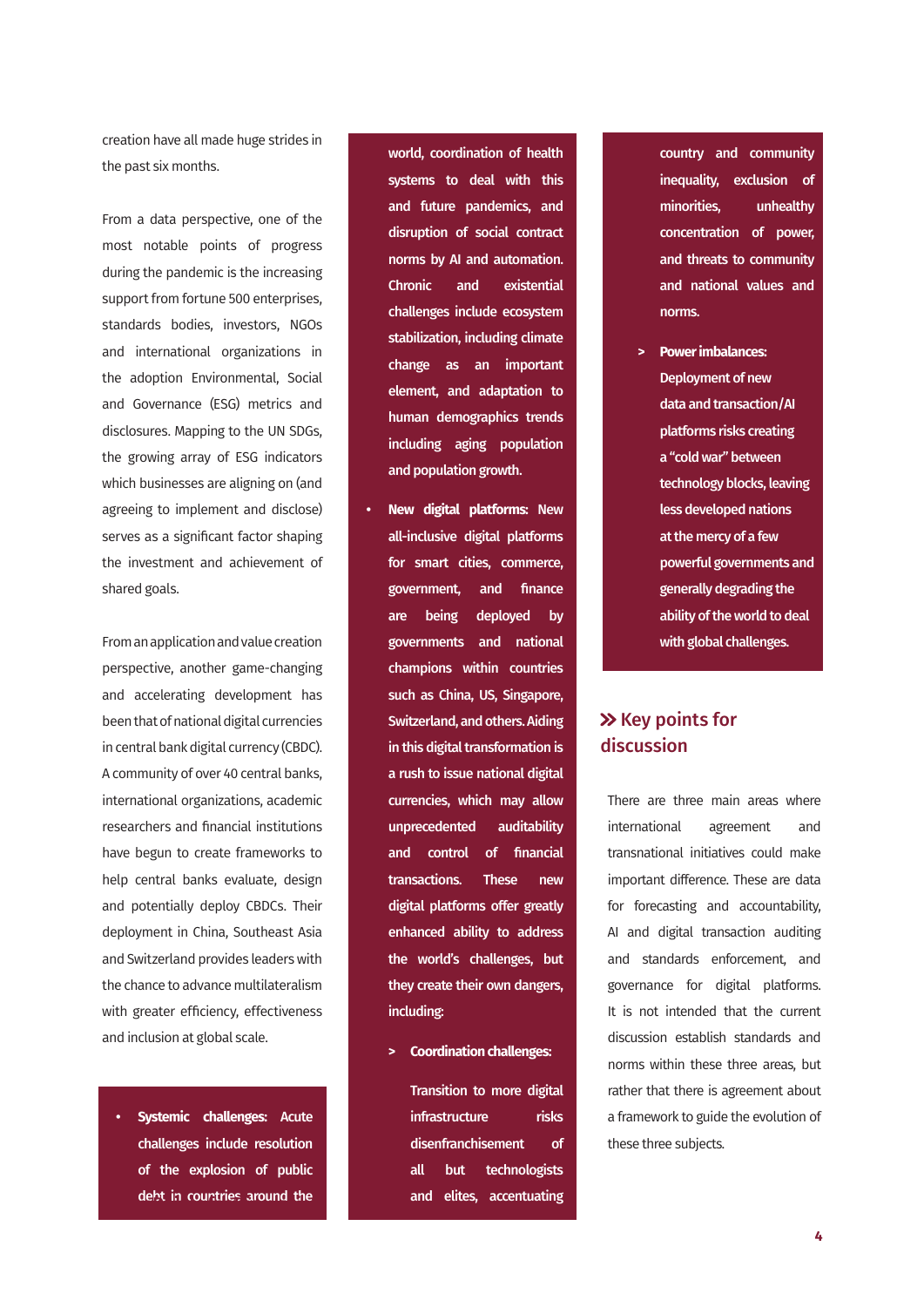In discussing these topics, certain practical realities should be kept in mind:

- **•** Any framework will inevitably include both international treaty, national and local law and regulation, as well as technical standards. There are many initiatives currently underway, but they lack overall coordination.
- Complete uniformity is impossible due to differing norms and local conditions. Instead, discussions should focus on establishing norms of interaction, auditing, accountability, and governance between communities. Payments and some other types of financial transactions are examples of such systems.
- The basis of good governance is good and comparable data, which means that data metrics must be reliable uniform, frequent and sufficiently finegrain to allow visibility of minority communities. An example of inclusive design to create such a data framework is the UN Sustainable Development Tier 3 metrics.
- **•** Private companies must contribute to and participate in these systems. This implies that they must make their data and systems visible and auditable at

the granularity of communities, rather like banks in some countries make their consumer activities regularly visible and auditable for each community in which they operate.

## >> Data for forecasting and accountability

Both the financial crash of 2008 and the current pandemic have laid bare the inadequacy of current systems, both in terms of their inability to forecast and manage crises, as well as in terms of their systemic exclusion or bias against of many parts of society. To build an inclusive, innovative and equitable global economy there needs to be access to robust, timely and comprehensive "rich census data".

As emphasized in the recent G20 meeting, open access to this sort of data will allow stakeholders to more

quickly, and with greater certainty, forecast sources of local and global risks, ranging from financial crashes, to climate change, to pandemics, to systemic racial and gender discrimination to other precursors of social unrest. The data resources outlined by the UN Sustainable Development Goals (and in particular the tier 3 measurement goals) envision having trustworthy, open and accountable access to real-time, comprehensive and granular data that allows understanding of the situation of individual communities but not individual people.

Such data can enable governments and policy makers to ensure that discussions at the WEF about stakeholder capitalism turn into reality. Tax systems, for instance, could assess tax not only on income, but on environmental impact, inequality impact, public health measures, etc.

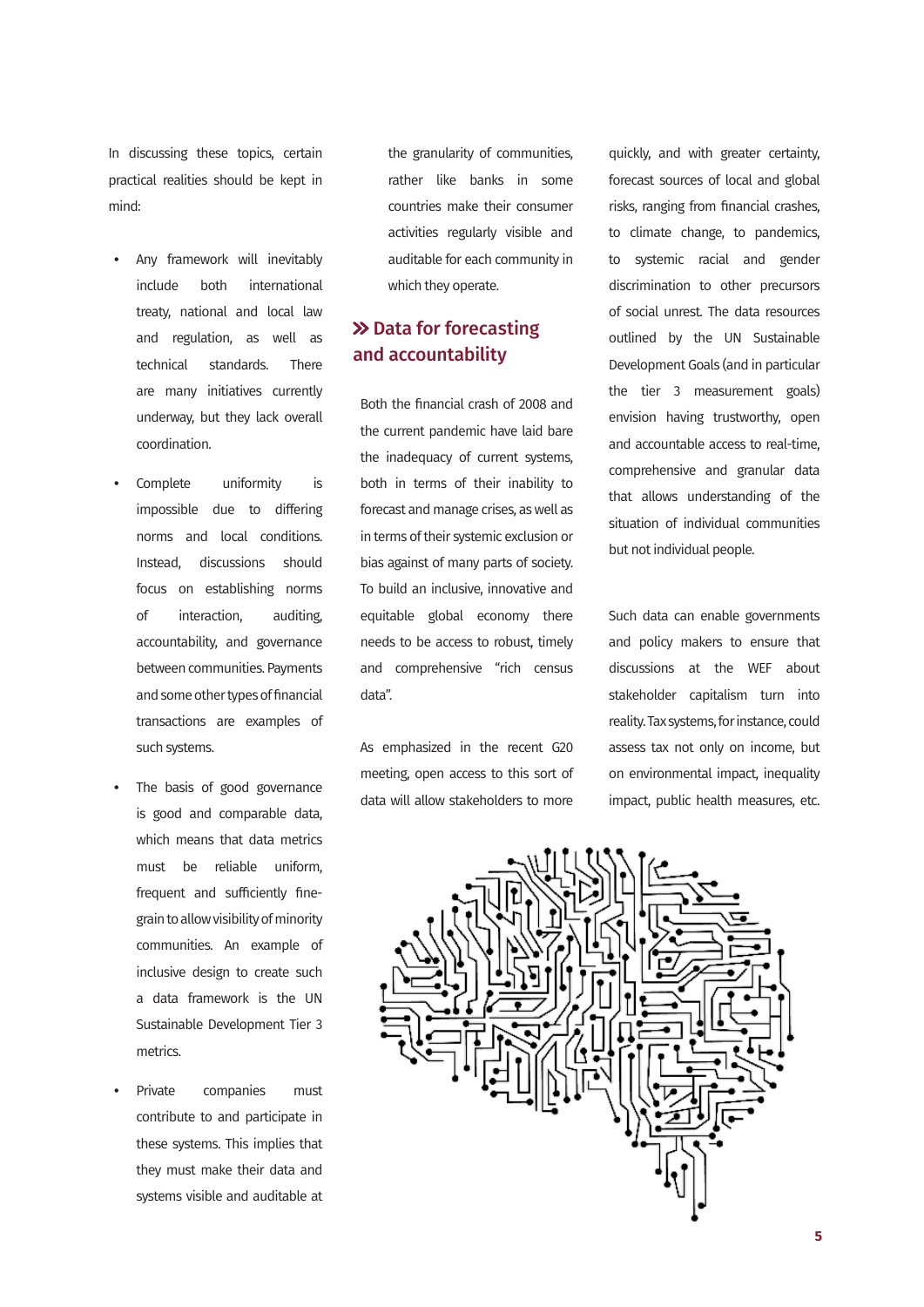For example, the OECD dialogue on Digital Taxes could be framed in this manner.

It is for this reason that both the OECD and World Economic Forum (WEF) are developing comprehensive data standards that will apply not only to economics but also to sustainability and governance. However, the opportunity for a secure, inclusive and trustworthy data will be impossible unless there are multilateral standards for measurement of shared outcomes. Industry, through the WEF, has committed to starting this process by compiling and sharing such data, now national governments need to work with them to establish uniform data measurement and availability standards.

## **>>** Security and privacy: AI and digital transaction auditing and enforcement

Foundational to the digital transformation of nations will be the need for strengthened multilateral cooperation to ensure the privacy of citizens and the security of both public and private data systems (e.g., government systems but also financial systems, heath systems, etc). A strengthened commitment to multilateral cybersecurity is a natural topic for the World Leadership Alliance – Club de Madrid members, and is increasingly urgent for many nations.

As 5G and Internet of Things technology are more widely deployed in the coming years, many nations will face increasingly disruptive cyberattacks. Current estimates is that the frequency of such attacks could

be an order of magnitude greater that today, and would threaten basic government, health, food, power, financial systems. Similarly, the impending deployment of national digital currencies may pose an even greater danger. Not only could "hacks" of a national digital currency cause immense real-world damage, but such systems can potentially allow tracking every purchase of every person. Such individual-level financial tracking poses privacy risks that dwarf current concerns.

Coordinated multinational and national systems that allow unified and agile response is required. The need for technologies such as secure, privacy-preserving digital ID, accurate records of cross-border trade, and real-time sharing of health data are becoming urgent. There are of course many relevant initiatives underway, but there is no overarching vision

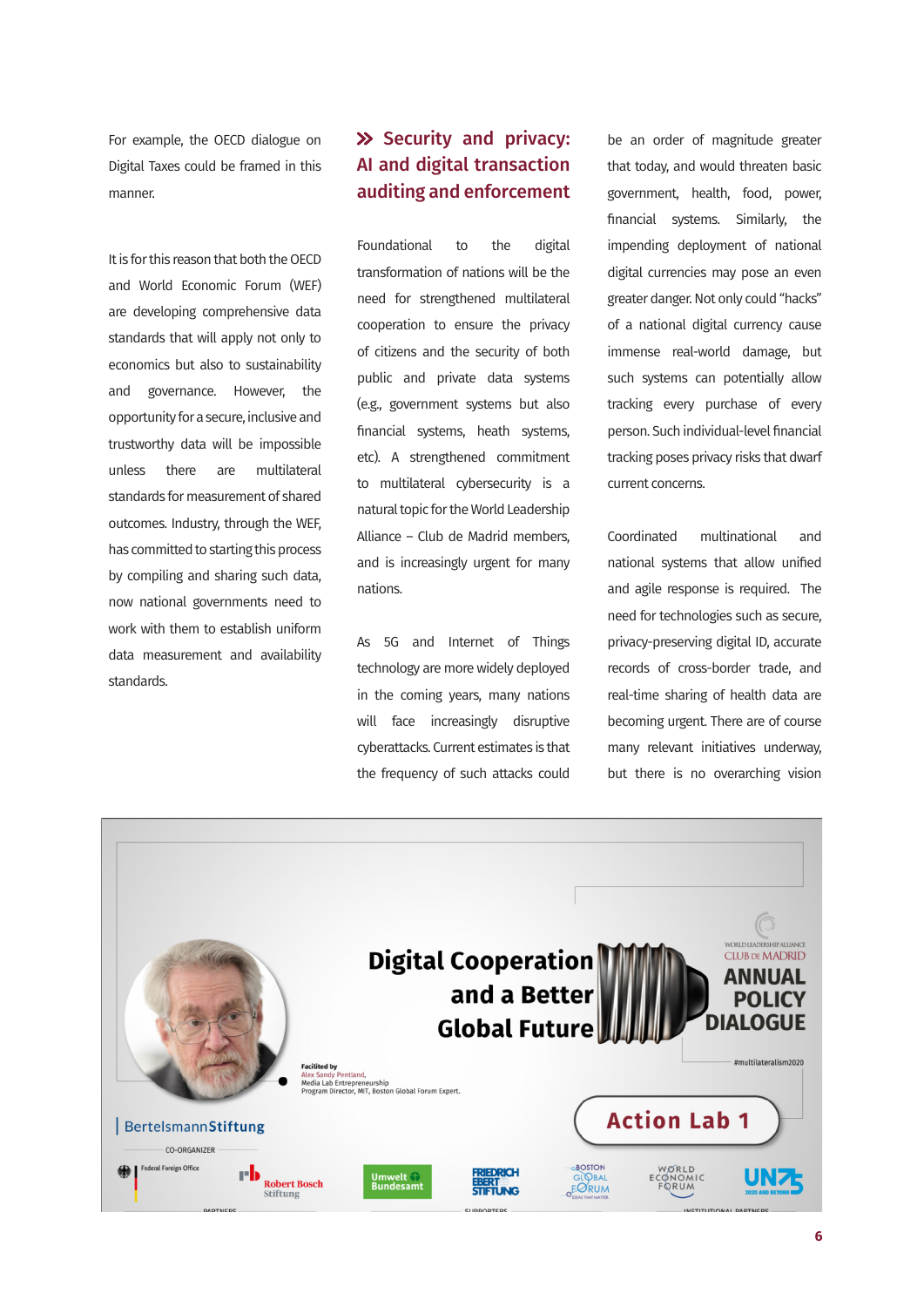and so gaps and contradictions are everywhere. The technology to build effective systems exists, and industry is willing to lead the way in deployment, and now governments need to enable effective, coordinated detection of attacks, fraud, and rules for proportional response.

## Governance for digital platforms

Modernizing and digitizing governances of national, international, and commercial interactions to become more efficient, transparent, and inclusive is a key global priority, and dozens of efforts to already underway. However, current efforts are mostly piecemeal and incremental. This is therefore a natural topic for members of the World Leaders Alliance – Club de Madrid.

Governance of digital platforms has become unexpectedly urgent with the pilot deployment of nationallybacked digital platforms that provide a uniform framework for not only finance but trade and logistics, authentication, fraud detection and analytics (e.g., AI). China, for instance, is moving existing Silk Road investments onto Chinese digital systems that are dramatically more agile and cheaper than Western systems. Singapore has developed a similar digital trade and logistics infrastructure for investments within its Temasek Sovereign Wealth fund, and Switzerland has recently

deployed the Swiss Trust Chain. Finally, most major economies have either deployed or are seriously considering deployment of national digital currencies.

These systems are poised to integrate the majority of the world's trade into efficient, unified frameworks that seamlessly interoperate across sovereign and institutional borders. However, their accountability, inclusiveness and governance may not satisfy many nations, perhaps particularly Western nations. It is imperative that nations engage in the standards specification and deployment of these digital governance systems, making this topic a natural one for members of the World Leaders Alliance – Club de Madrid.

Perhaps the first challenge to be addressed by any new system for digital governance is repairing the world's tattered finances. Current levels of public debt are at levels not seen since World War II, and simultaneously national economies are in disarray. If nations do not cooperate, we risk a "race to the bottom" as countries competitively devalue their currencies, and smaller nations will suffer the most. Moreover, unlike at the end of World War II, the deployment of these new digital trade platforms will provide nations with possibilities for beggaring their neighbors in ways that are far less visible than an official devaluation.

This suggests that a new "Bretton Woods" multilateral effort is required, with the goal of renovating multilateral institutions using the more efficient, secure, and inclusive digital platforms that are analogous to those developed by China, Singapore, and Switzerland. Unlike the World War II effort, such coordination must not only be centered around banking and finance, but must be intimately dependent on digital technical standards such as created by the IEEE and the computational social science needed to measure and forecast interactions between finance, sustainability, and social factors.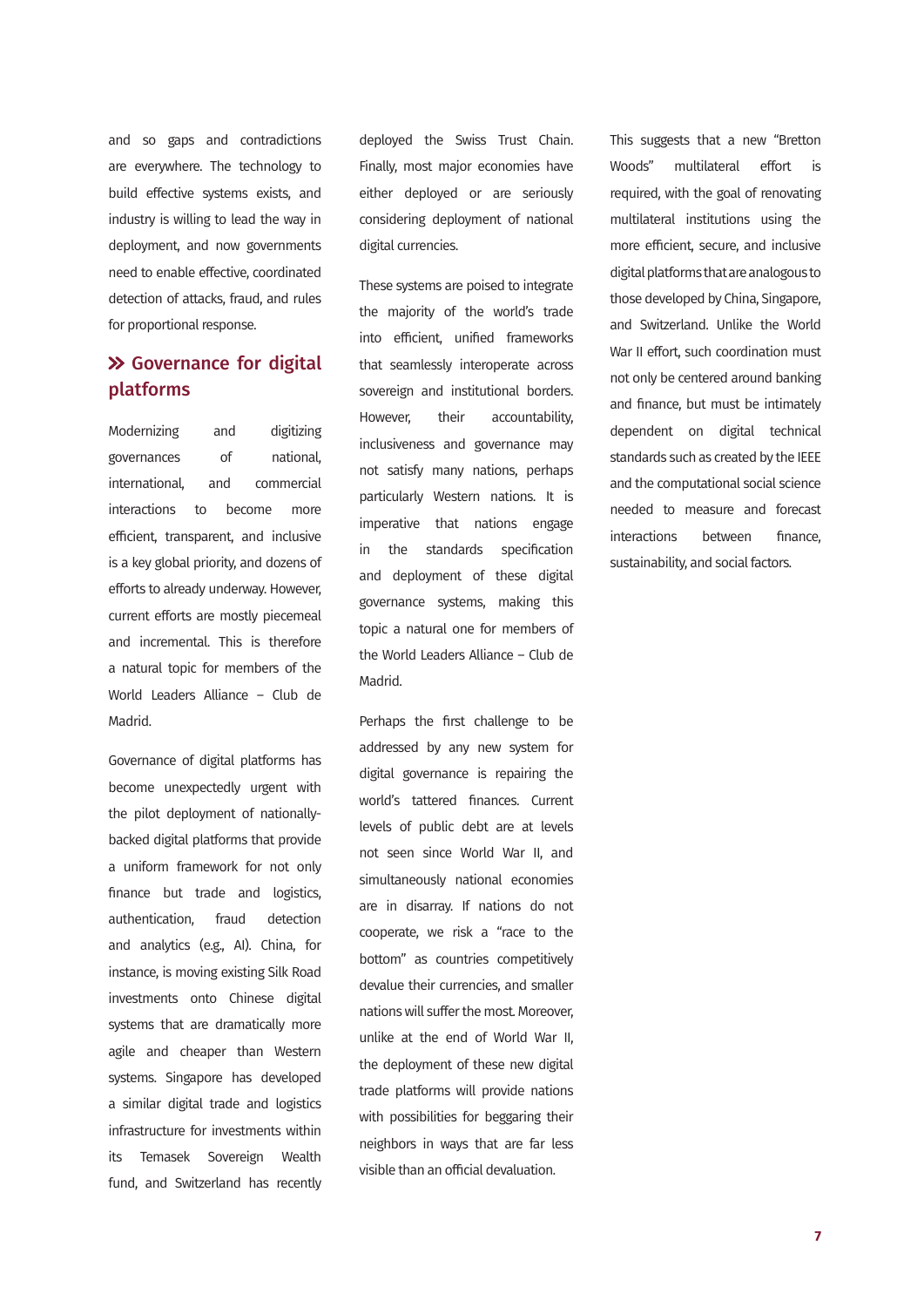#### Additional background (contribution by Carlos Santiso)

Advisory Group on Digitalization, 2020 Annual Policy Forum on Multilateralism that Delivers A multilateral system that is fit-for-purpose for the digital era

## > Critical agendas forward for the digital recovery

**Building back better requires addressing the wicked challenges of the digital era. These call for global solutions and multilateral responses.** However, there are important gaps and failures in the current multilateral systems that need to be acknowledged and addressed, including the insufficiency or inadequacy of existing multilateral arrangements.

**Global business and big techs need to be part of this multilateral solution as responsible stakeholders.** Considering the speed of technological change and innovations, big techs have a global corporate social responsibility to be part of efforts at addressing the "negative externalities" of the digital revolution and the need for smart regulation of the digital world. In that context, the WEF provides a unique platform to bring the private sector into this global debate in a more structured and collective manner.

**Data has become a critical asset, for businesses and governments alike but smart regulation is lagging technological developments.** The governance of data, its privacy and security, is a major global issue

that requires global standards and monitoring mechanisms that are currently lacking. Different data governance regimes are emerging and competing, some geared towards personal privacy and other towards the digital economy. Time is ride to consider a World Data Organization to agree on common set of global standards, oversight mechanisms and regulatory development to go apace with technological development. Big techs (GAFA) and global forums (G7, G20) must be part of this endeavour.

**promises of the digital acceleration.**  To deliver in the "digital decade" that started with a pandemic (2020s), multilateralism must address 5 critical agendas of the post-pandemic digital revolution. This policy paper therefore focuses on critical opportunities and challenges that the digital revolution presents the multilateral system with, where there are gaps or failures in the multilateral system to make the digital revolution work for all.

**Multilateralism that delivers on the** 

Four global agendas of the digital revolution are particularly critical:

**I. Global data standards and global data governance,** including public-private data

sharing arrangements, to better regulate global data issues, linking concerns over data privacy and the unlocking the promises of the digital economy in an inclusive and equitable manner.

- **II. Global digital inclusion, in particular inclusive and secure digital identity regimes**  that can protect privacy, enable digital services and support the digital economy (e-commerce). For example, social safety nets and social transfers were more effective in countries with inclusive identity systems and effective digital transfers schemes.
- **III. Fairer global taxation of the digital economy** to contribute to the reconstruction effort. Discussions have been ongoing for several years in various forums (OECD, G20) and should be concluded with earnest. This includes more vigorous efforts to fight tax optimization and evasion, as well as greater transparency in beneficial ownership and greater responsibilities of "gatekeepers" (accountancy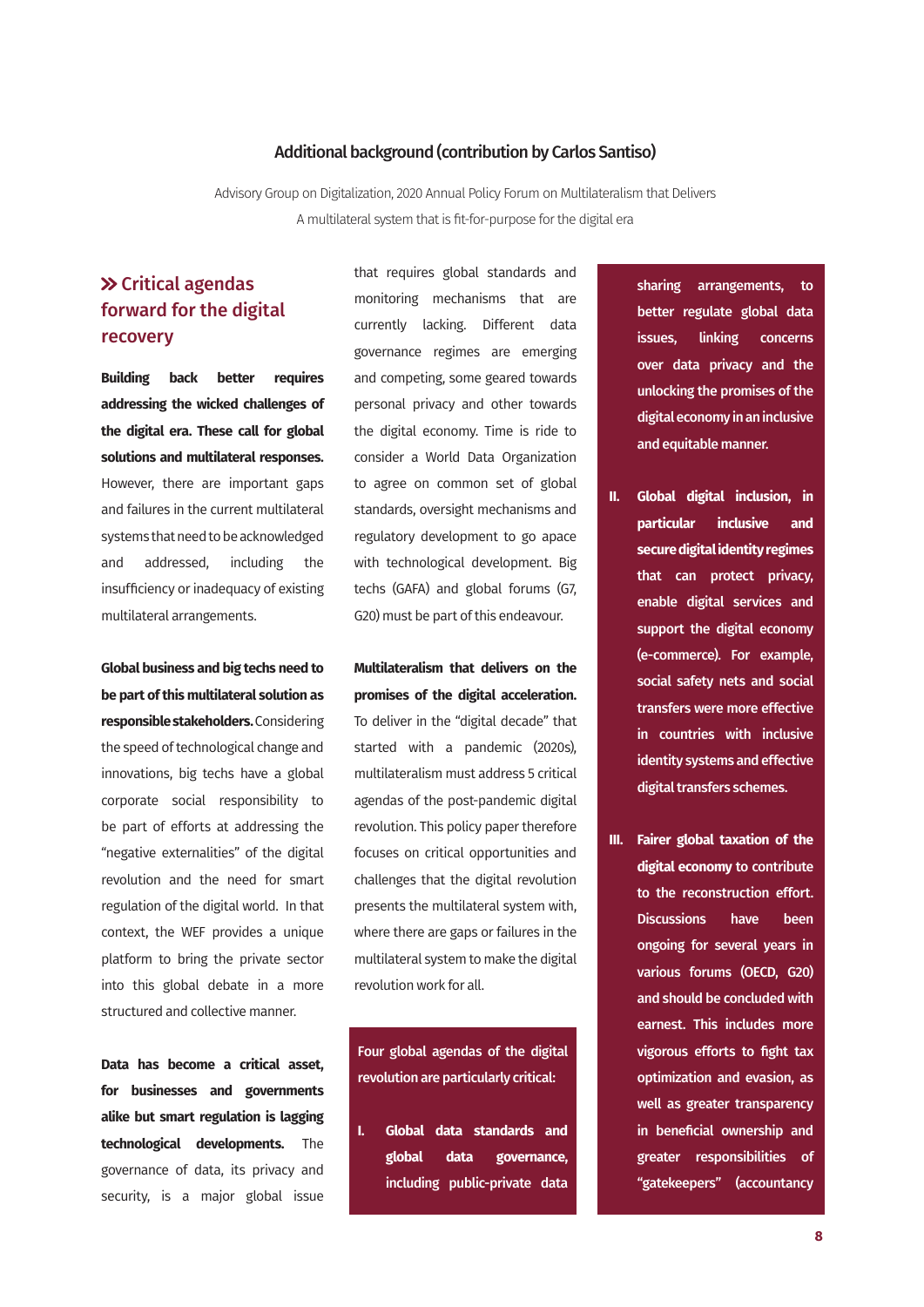firms, global banks). Big tech companies (GAFA) should be part of this solution, reflecting their global role and global responsibilities.

IV. Leveraging **digital and data solutions against corruption** through greater international cooperation in fraud analytics and the prevention of new forms of digital corruption, transitional crime, and cybersecurity threats. Digital crime is on the rise and dedicated multilateral mechanisms must be beefed up to prevent it. (Interpol; UN call for an international corruption court).

In **Europe,** these critical agendas are at the centre of the policy debate on the green and digital recovery. The EU is pursuing an ambitious agendas o digital transformation and articulating a data governance frameworks. The digital agenda was a core part on the EC President's State of the Union vision, outlining Europe's commitment for multilateralism going forward.

Several global efforts are being pursued global forum and could coalesced around a **WEF-back global alliance for our digital future**, involving critical actors from the private sector ("stakeholder

capitalism" agenda), including big tech companies, startups (govtech and civic tech), as well as institutional investors and venture capital.

**Relevant global initiatives ought to be actively supported by global business and big tech**, such as the UNbacked Digital Public Goods Alliance, the World Bank-back Development Data Partnership, New America's Digital Decade (promoting open source solutions), and Rockefeller Foundation's data science for social impact, to name a few.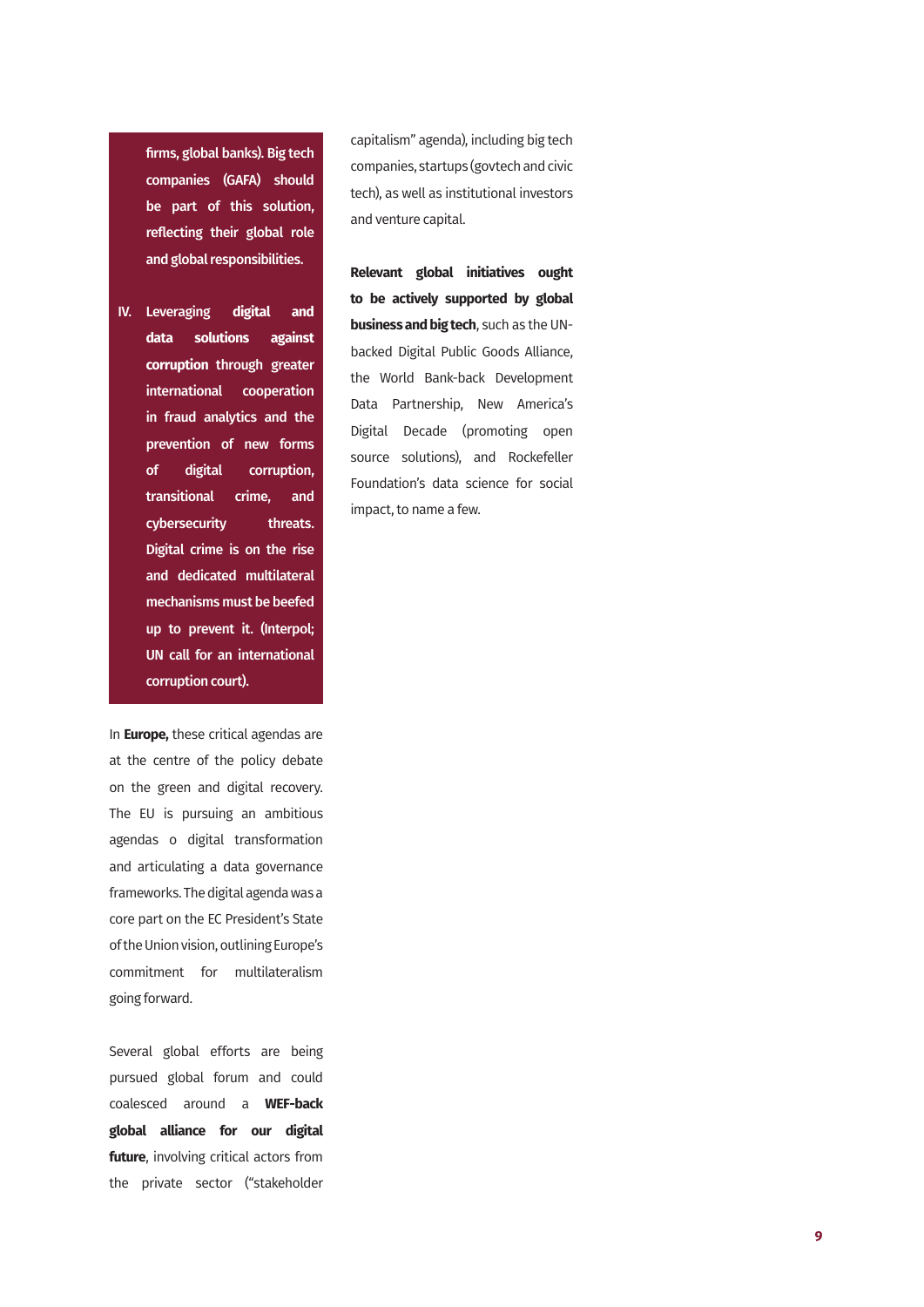#### Additional background (contribution by Jutta Treviranus)

Advisory Group on Digitalization, 2020 Annual Policy Forum on Multilateralism that Delivers A multilateral system that is fit-for-purpose for the digital era.

#### **>>**The problem

Data systems are generally designed to understand and make determinations regarding the majority or largest homogeneous number within a population. Minorities and outliers are ignored or overshadowed by majority results or dominant patterns. Data analytics is designed to reduce diversity and complexity. Minorities tend to be more diverse and variable than the average, and their context is more complex and unstable. Standardization, ranking and rating systems exacerbate this bias toward a homogeneous majority. Artificial intelligence systems, including machine learning systems automate and amplify this bias toward the majority (as well as bias caused by lack of representation, and bias in the algorithms, as identified in many AI Ethics efforts). AI is predominantly used to optimize existing patterns. This leads to greater disparity.

At the same time, minorities and outliers are most vulnerable to problems and abuses, but also the primary source of alternative approaches to problems. They are the unrecognized stress testers of any system, the canaries in the coal mine, but also the greatest innovators.

In terms of emerging data rights, small minorities and outliers are not adequately protected by current data protections as they are highly unique and can be easily reidentified. They are also most vulnerable to data abuses and misuses. People at the margins often need to request special services and thereby barter their privacy for essential services.

Unfortunately forecasting and accountability structures meant to guide development goals have the same flaws with respect to minorities and people or communities at the margins. This is especially true for individuals that don't fit into bounded, protected identity groups. Minority groups are often sacrificed to reach consensus, mistreated in attempts to game reward systems, and generally unrepresented at decision tables.

## $\gg$  The impact

This lack of understanding and ability to address the needs of minorities and outliers hurts not just the marginalized, but society as a whole. It helps to fuel disparity. It prevents people at the margins from benefiting from measures to advance development goals. It also reduces our ability to detect and respond to unintended consequences of policy, the weak signals of coming threats, and black swan events. Minorities at the margins

are the first to feel the effects of flaws in a system. It is these unexpected events that have the most disruptive impact on our global systems.

This bias in our sociotechnical systems is counter to our understanding of adaptability, evolutionary advance and survival. Our current systems favour monocultures. We need diversity, not homogeneity, for the range of evolutionary choices needed to survive unexpected threats.

We have unnecessarily transferred this bias to our digital systems. Popularity metrics, the only value we have mechanized, reduces diversity and mimics competitive hierarchies. Artificial intelligence need not reduce diversity and complexity or optimize for only the majority. It can be designed to analyze and interpret a plurality or broad spectrum of scenarios for human understanding.

## **>>** Recommendations

Addressing the margins for the most vulnerable first will benefit the majority and reduce the unintended consequences of policies. Monitoring systems should attend to the full spectrum and margins, rather than, or in addition to, ranking by the average result or monitoring a statistical mean.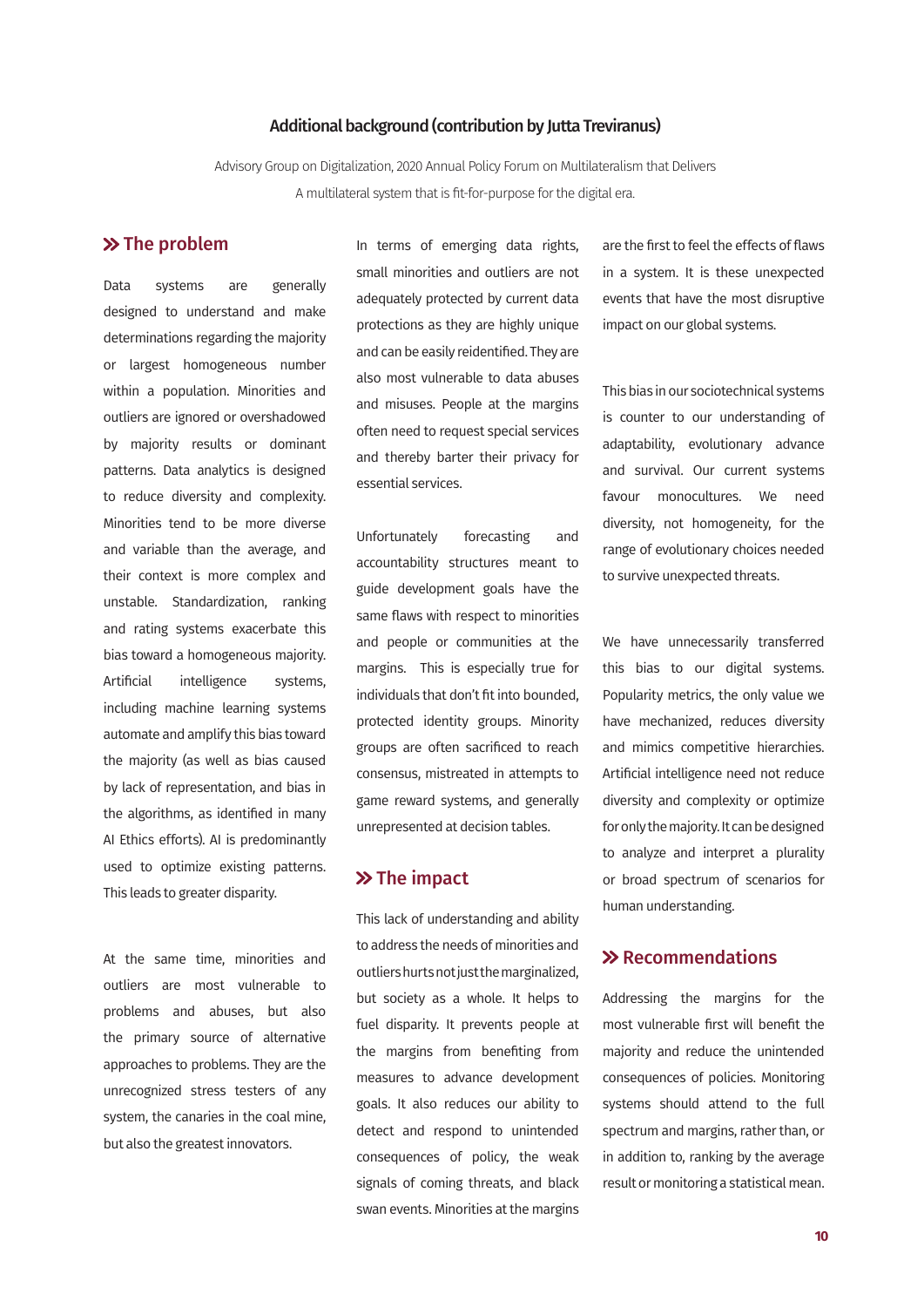Any automated decision system should be accompanied by a system to detect and alert when the predictive validity of the intelligence system is below a certain threshold for a given group or individual who will experience the impact of the decision. Machine intelligence should assist and augment human judgement, not replace it. Any automated decision should be preceded by a social impact assessment that assesses the impact on marginalized individuals.

and advocate for these individuals and groups. Another approach is trying to anticipate unintended consequences by institutionalizing a "red team – blue team" adversarial scenario evaluation for proposed policies. In these sorts of scenario simulations one team "plays out" the anticipated behaviors of the majority under the new policy and the other team "plays out" counter strategies of the minorities.

In addition to quantitative indicators, monitoring should support contributions of bottomup narratives by individuals that are not represented. This diverse nonparametric, anecdotal evidence can be analyzed to highlight emerging trends and potential threats.

Assume that there will be privacy data breaches and institute measures to prevent data abuse and misuse and assist persons whose data has been compromised. Institute policies to prevent data over-reach and to support individuals in determining what data is entrusted to whom.

Finally, governments should make sure that marginalized individuals and groups are not forgotten when forming policy. This can be accomplished by, for instance, appointing a top-level Minister of the Forgotten whose duty is to speak for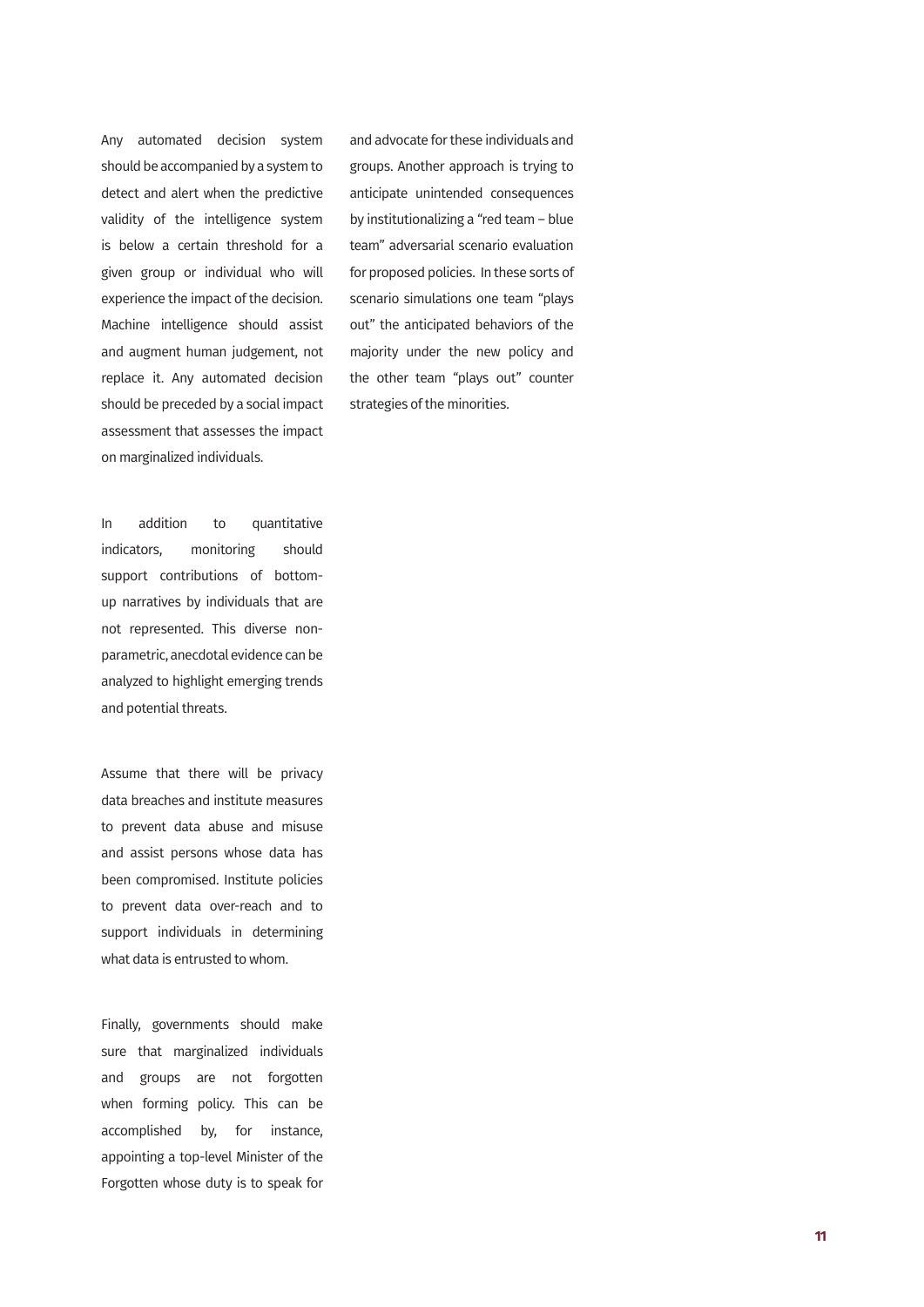#### <span id="page-11-0"></span>Additional background (contribution by Konstantinos Karachalios)

Advisory Group on Digitalization, 2020 Annual Policy Forum on Multilateralism that Delivers A multilateral system that is fit-for-purpose for the digital era.

## **>> A Positive Future for** Children in the Digital Era

The rapid pace of technological innovations accelerate opportunities to engage in new and different ways. At the same time, the exponential evolution dynamics of digital technologies and their invasive and pervasive nature force us to explicitly address their impact on individual and social wellbeing as well as on our political self-determination. Given the very complex matters involved, it makes sense to specifically focus on the impact of certain digital environments on children and youth and propose practical solutions to overcome the current massive shortcomings, including the manifested disrespect of codified legal rights of children.

#### **>> Age Appropiate Design**

Children must be able to explore, learn, and develop in trustworthy environments that enable them to fulfill their curiosities at an age-appropriate level and within the context of their familial societies. However, web and mobile-based platforms the algorithmic dark patterns of which are designed for adults attract massively children. The systematic profiling by and the addictive nature of most "free of charge" platforms has very

significant consequences for the mental state and development of children. A need exists therefore to create solutions that enable better appreciation and recognition of the age of the user. Based on this, the data of children and the associated algorithmic nudging should be handled such as to abide with existing laws and not according to the general business models of the platforms. The alleged lack of ability by several platform developers and owners to differentiate between children and adults and their argumentation that ultimately - it is a problem of parental care should be countered by a simple maxim: "respect the existing children data protection laws".

Further, most templates for terms of service are too complicated for children who in most cases, simply click the checkbox to gain access to content, and even parents and guardians may not have the opportunity to easily review all terms of service, with the result children's behavioral data are massively being shared for monetization purposes.

This untenable situation has attracted the attention of regulators and enforcement agencies (e.g., US FTC, UK ICO) and now it is the turn of researchers, technical bodies and the private sector to close the gaps by offering adequate technical solutions. The [Council of Extended Intelligence](https://globalcxi.org/)  (CXI; created through a partnership of MIT with IEEE) has put the issues of digital agency and the particular problems related to children and youth at the core of its activities[1](#page-16-0) .

IEEE (the Institute of Electrical and Electronic Engineers), has initiated several standardization projects, including:

**•** IEEE P2089 Standards for Age Appropriate Digital Services Framework-Based on the 5Rights Principles for Children will provide a methodology to establish a framework for digital services when end users are children, and by doing so, tailor the services that are provided so that they are age appropriate. This is essential to creating a digital environment that offers children safety by design and delivery, privacy by design, autonomy by design, health by design, specifically providing a set of guidelines and best practices and thereby offer a level of validation for service design decisions.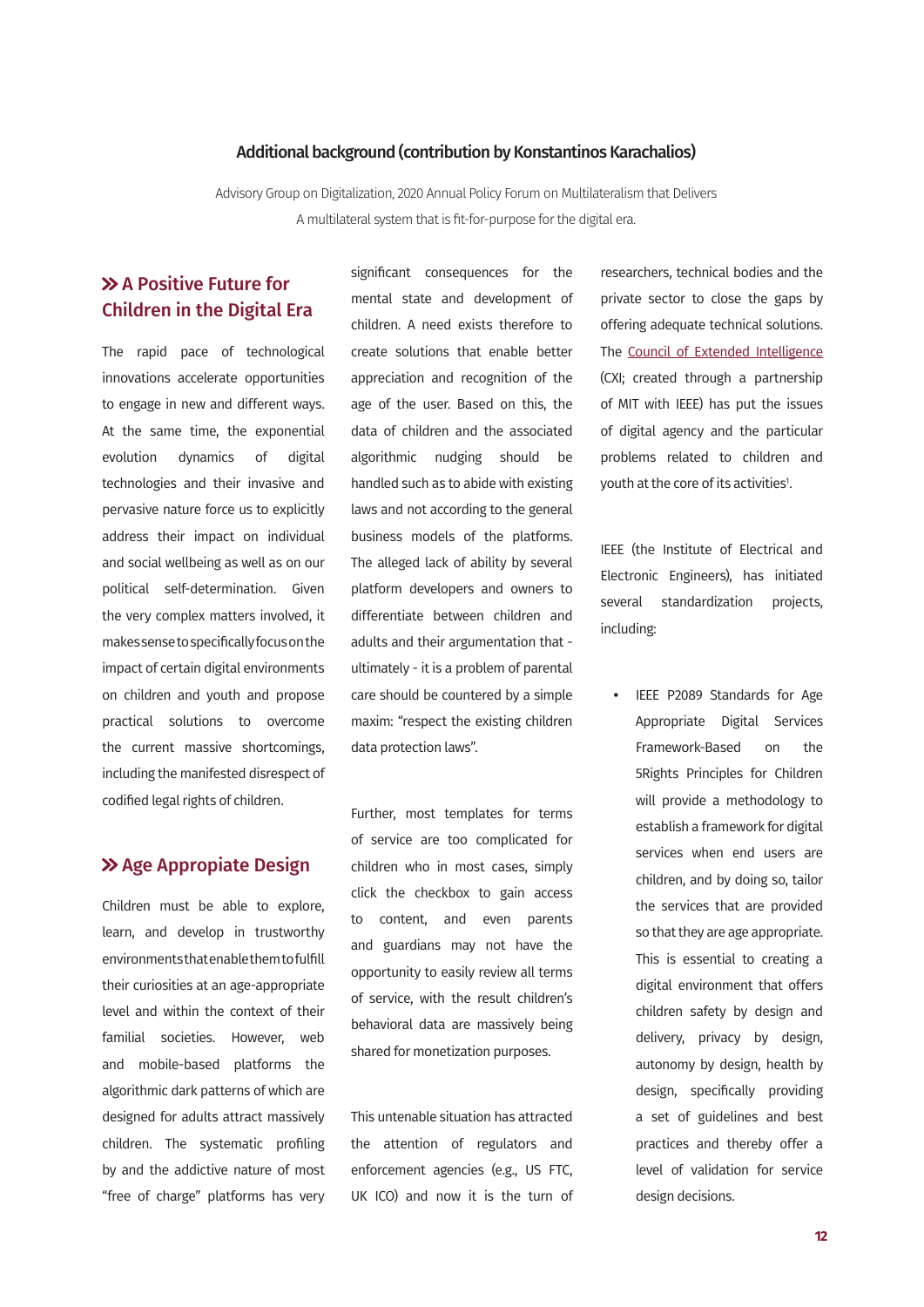- **•** IEEE P2812 Guide for Minor Guardianship Systems for Online Mobile Gaming to help strengthen parents' monitoring of minors' participation in online mobile games, to guide minors participation in online mobile games, and to strengthen family relationships by providing functional safeguards in online mobile gaming environments for minors.
- **•** IEEE P2876 Recommended Practice for Inclusion, Dignity and Privacy in Online Gaming that provides a taxonomy to ensure clear and concise communication between stakeholders, and a set of best practices designed to help game developers build more inclusive online communities.

### >> Digital Literacy

The global pandemic has triggered a global rush towards the digital transformation of nearly all aspects of daily life and has put a fine point on how digital literacy is an enabler of personal and community development. Given the pace of these changes, digital literacy and digital skills have become a mandatory part of education and training for all people. It is critical that we rapidly develop and incorporate high-quality digital literacy and digital skills education and training programs across all age

groups. This said, children are one of the most affected groups, as they are heavily influenced by the digital skills gaps with schools closing, fewer services available, and an increase in unregulated online access.

The recent approval of IEEE 3527.1, Standard for Digital Intelligence (DQ)- Framework for Digital Literacy, Skills, and Readiness, comes at an opportune time for governments, communities, and businesses around the world that are in urgent need of a reference framework that will enable them to effectively build their own curriculum and programs for digital literacy, digital skills, and/or digital readiness. With a globally shared baseline understanding of what terms like digital skills and digital literacy mean, nations, nonprofits, and industry alike can coordinate digital skills efforts and effectively enhance the level of digital literacy and digital skills of their citizens in local communities and nationwide.

## **XXey Points for Discussion**

**•** Governance of digital platforms is critical, in particular regarding respect of children data rights. What is the best mechanism to achieve this over the short and long terms? Is there an existing framework today upon which a base level may be agreed upon?

- The ecosystem must evolve to fill the gaps created by technological growth and application and business models must be able to evolve with the needs of this ecosystem. What can be done to engage key stakeholders from the public and private sector to support a better children and youth online environment?
- **•** A multi stakeholder system that is agile and can provide the necessary environment so that desirable outcomes can be achieved in accordance with responsible innovation. Can we explore tax incentives or new forms of private public partnership relationships to support this evolution more effectively?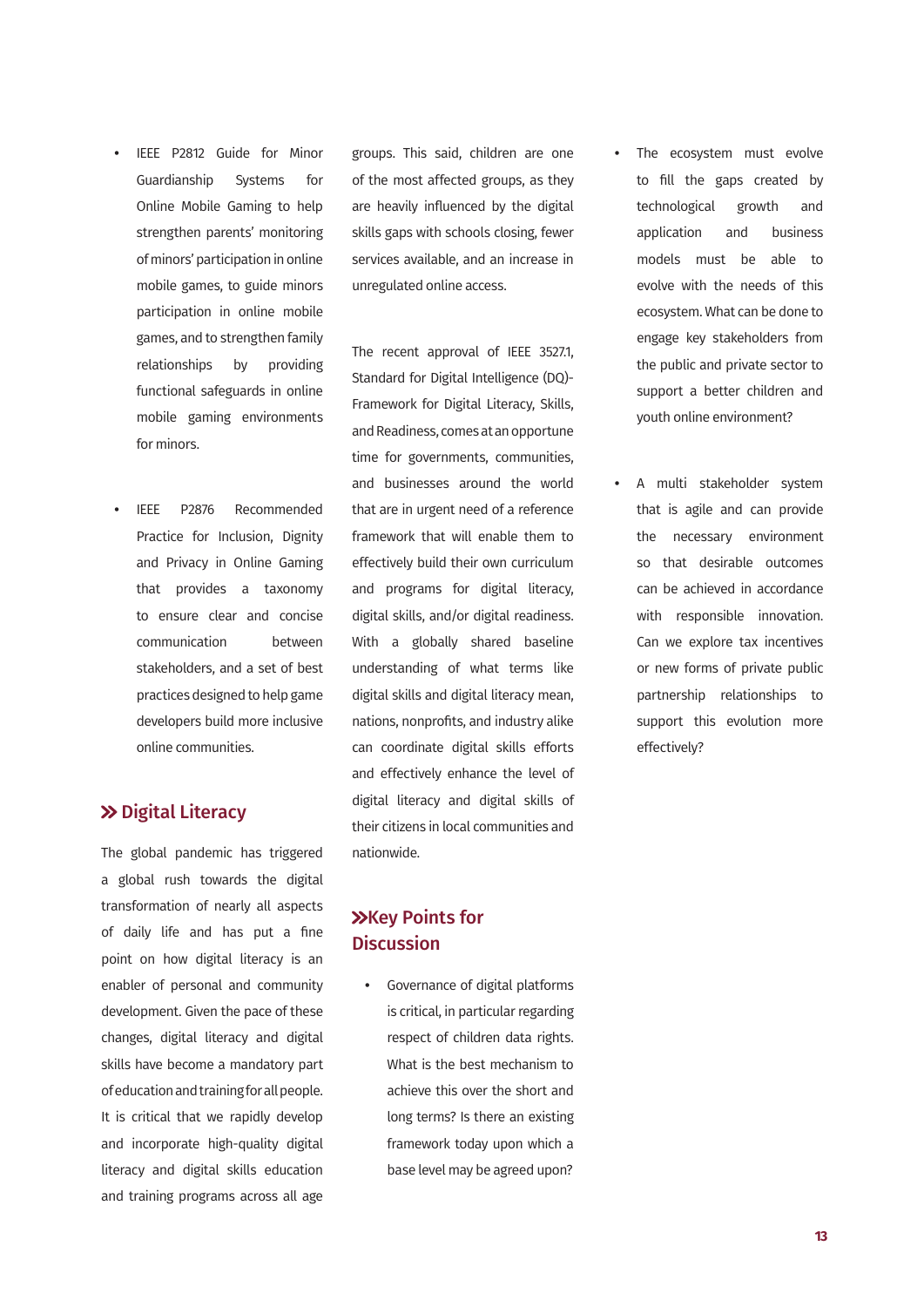#### Additional background (contribution by Seppe Verheyen, Chief of Staff, Emirates Diplomatic Academy)

Advisory Group on Digitalization, 2020 Annual Policy Forum on Multilateralism that Delivers A multilateral system that is fit-for-purpose for the digital era.

## United Nations fit-forpurpose for the digital era

#### Situational Context

The COVID-19 pandemic has put tremendous pressure on all countries trying to cope with the devasting effects; countries imposed extraordinary unilateral measures including the closing of borders and enacting social distancing measures. Countries had to rebalance between isolationism (protecting their people and economy) and multilateralism (cooperating in finding a cure and rebooting international trade).

The pandemic made obvious that countries and organizations that were more technology-driven and had existing digital platforms reacted better to the crisis than those without any technological infrastructure or digital resource capabilities.

Thus, if we aim to strengthen the multilateral efforts after the pandemic, it is imperative to develop a comprehensive digitalization strategy for multilateral organizations worldwide, starting with the United Nations, which needs to spearhead the initiative with a clear digitalization mandate.

The UN, in June 2020, published a "Roadmap for Digital Cooperation" which gives a set of recommendations on how the international community could collaborate to optimize the use of digital technologies. This roadmap should be combined with a digitalization strategy which makes the UN innovative, accessible and driven by digital skills.

#### 1.Make the UN Innovative

Digital transformation is a catalyst for innovation by cutting the industrial modernization process short, making it affordable and accessible to a broader audience. The UN should use new technologies to become a digital innovator with the following initiatives:

- **•** Appoint a UN Deputy-Secretary General for the future, whose role is to establish a foundation and culture that nurtures innovation and uses emerging technologies considering sustainability.
- **•** Design an operating model that allows it to respond to a dynamically changing environment through the rapid identification of scenario-based prototypes using advanced

technology such as Artificial Intelligence, Automation, Blockchain, Internet of Things among others. This is especially applicable for humanitarian aid, where the potential of blockchain technology to provide a more efficient way of transferring and tracking funds is tremendous.

**•** Adopt the lean and startup methods which would make it easier to launch new digital initiatives by creating an innovation ecosystem which taps into the skills and resources of the private sector. Best practices can then be shared between the different organs and units of the UN.

#### 2.Make the UN accessible

Digital transformation can make the UN and its organs more accessible and valuable to all with a state-of-the-art citizen and guest experience and with the needed digital protection.

**•** Leverage existing big data from people and processes using AI to understand better the concerns and feelings about the UN (sentiment analysis) and predict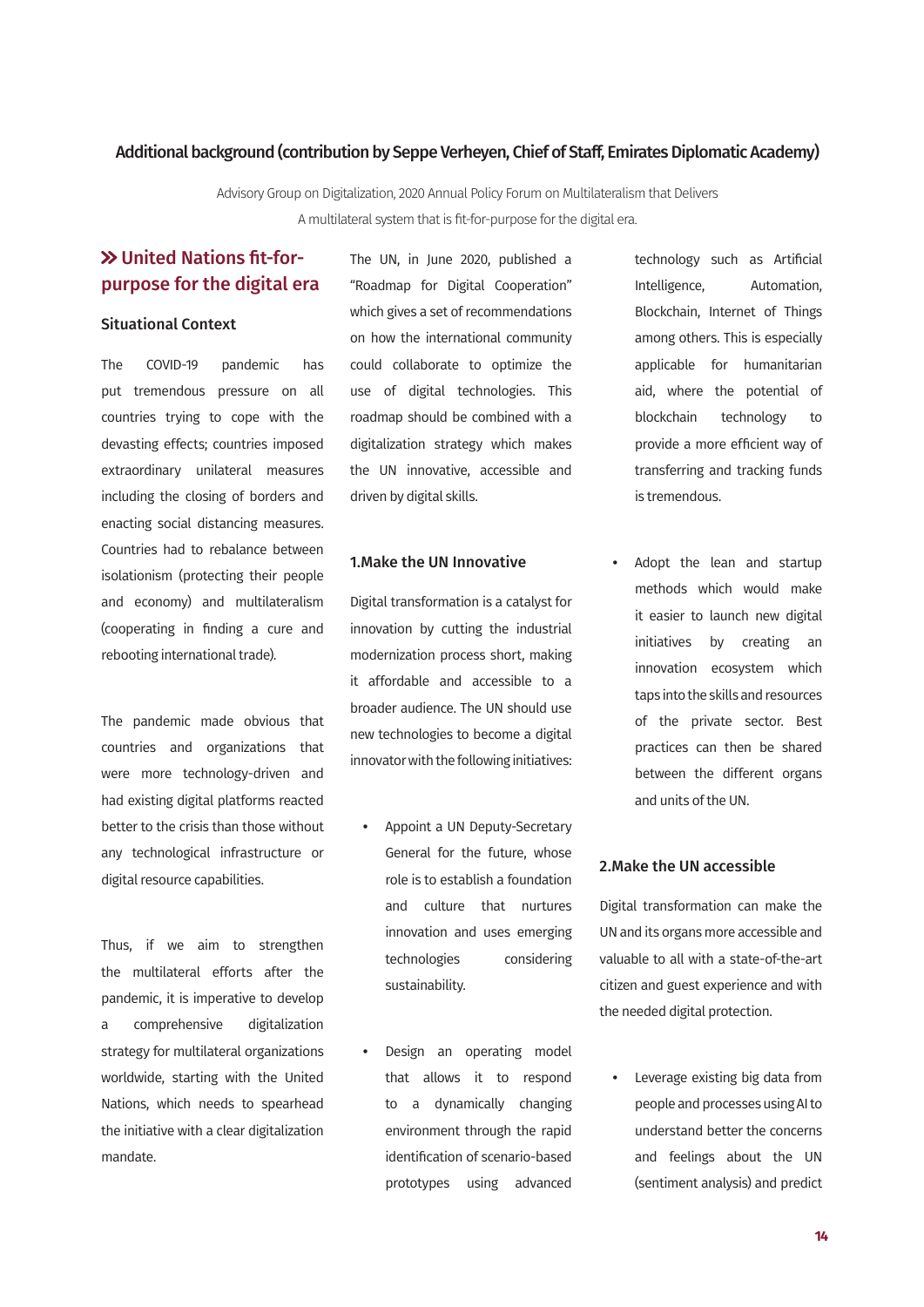humanitarian crises (AI-assisted mapping)

- **•** Create and design an external platform that allows stakeholders across the globe to access the UN, regardless of the channel (mobile, web, etc…).This with making use of AI-powered intelligent chatbot/virtual agent that helps individuals interact directly with the UN (the chatbot can address questions, queries, and comments on a host of topics and services on topics of concern to the global audience).
- **•** Initiate a Universal declaration of Human Digital rights to give basic digital rights and freedoms to each person regardless of where you from or where you at.

## 3.Make the UN digital skills driven

New and futuristic skills are required to fully harness the power of the digital transformation where the UN could play a key role setting an example in remote working, addressing the digital divide and creating a digital curriculum.

**•** Establish an operating model for digital and remote working conditions that includes the tools, techniques and best practices to deliver work (example: Remote work audits, approved tools for collaboration, communication and management) which can then be implemented by other organizations worldwide

- **•** Initiate specific projects for the less developed areas to insure digital inclusiveness focusses on local entrepreneurship providing the tools and wireless connections using satellites
- **•** Under SDG 4, education; the UN should create an online digital global curriculum and trains the new generation based on digital knowledge (AI, blockchain, Internet of Things), digital skills (creativity, entrepreneurship, collaboration) and digital character (agility, braveness, compassion)

Amidst the Covid-19 pandemic when global collaboration is vital and celebrating the UN's 75th anniversary, it is time for a digitally-driven United Nations, fit-for-purpose which is innovative, accessible and inclusive. In this way, the political centre of global collaboration will become as well the digital centre.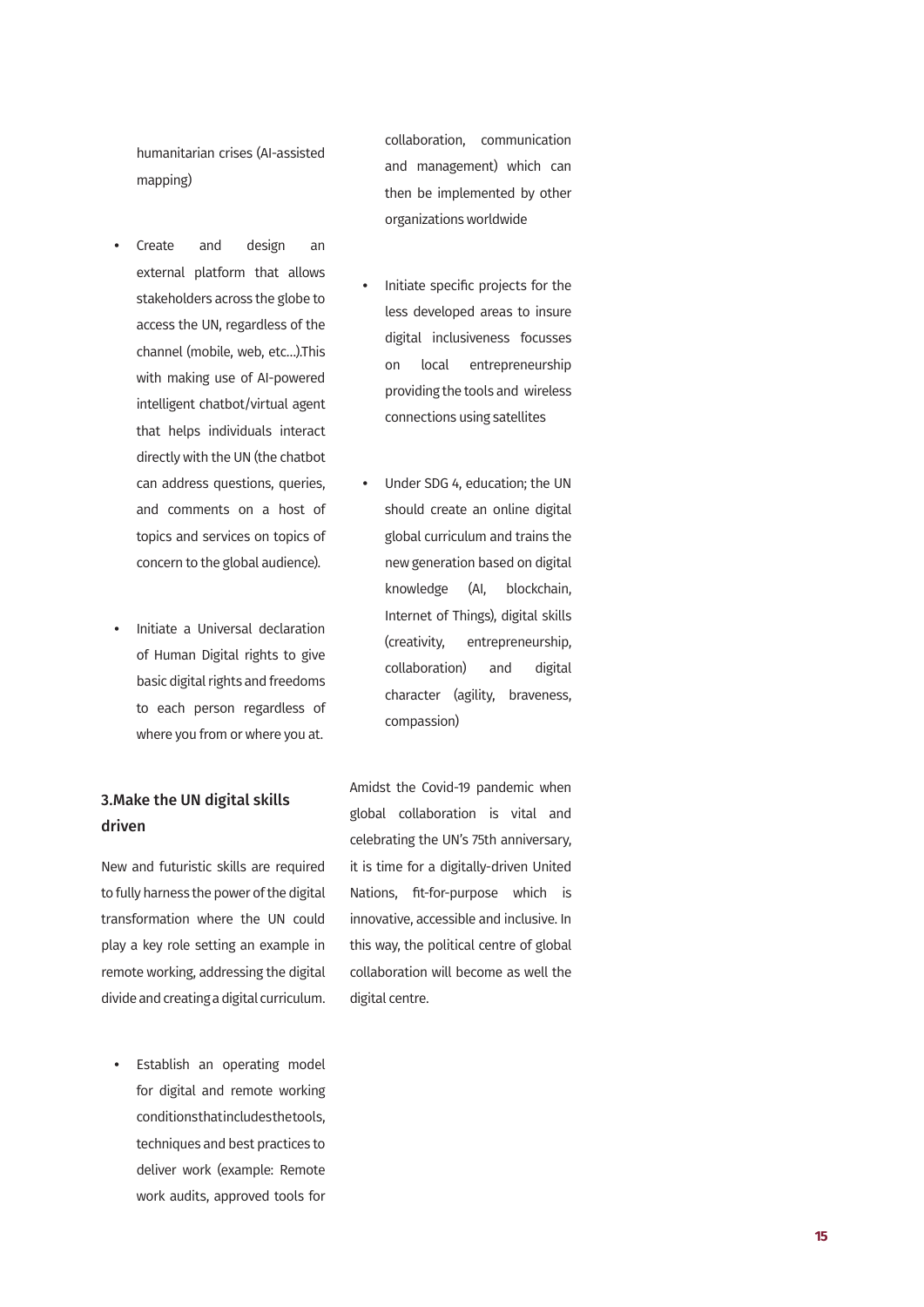## **Multilateralism that Delivers**

**Organiser** 



Co-organiser

## **BertelsmannStiftung**

**Partners** 



Federal Foreign Office



**Supporters** 







**Institutional Partners**